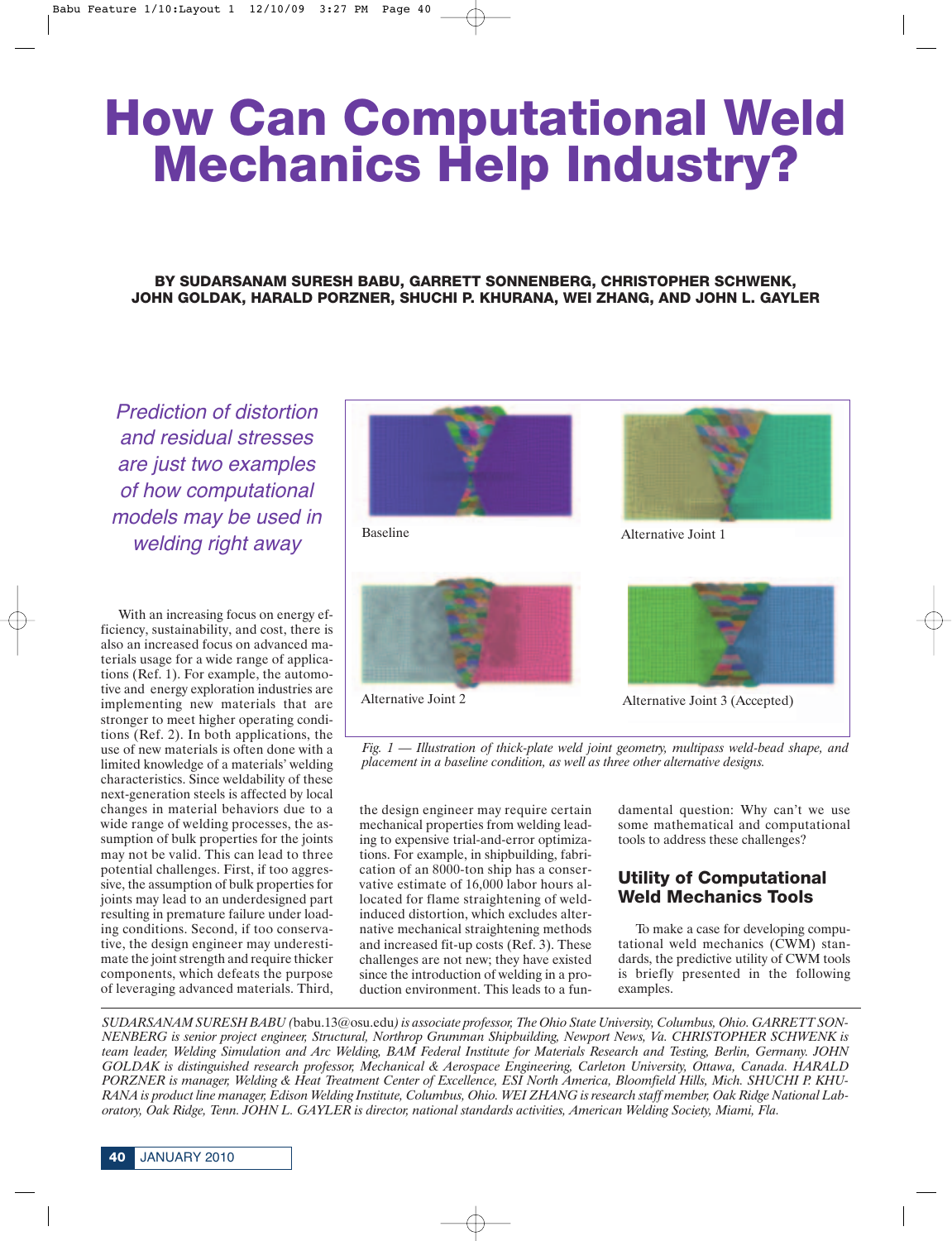#### **Minimizing Welding Distortion in a Heavy-Section Joint**

**Goal:** To deliver a product that meets flatness specifications while minimizing fabrication costs. Due to their geometry, these weld joints require a high amount of labor to weld, rework, and flame straighten. This is especially acute when mechanical pressing is not feasible.

The original procedure called for multiple gas metal arc welding (GMAW) passes in the root with follow-on singlewire submerged arc welding (SAW) until approximately 75% of the first side was completed. The structure was then flipped and backgouged to sound metal, with multiple layers of GMAW placed in the root.

This was followed by single-wire SAW to close out the second side. The structure was flipped back and double-wire SAW used to close out the first side. Initial attempts resulted in exceeding the out-offlatness tolerance, requiring the joint to be thermally cut apart and ground down to sound metal and rewelded. Computational weld mechanics was used to solve this fabrication issue.

**Results:** Multipass welding simulation was used to develop a baseline and conditions to compare alternative geometry and welding. Two alternative designs changed the joint geometry while a third altered both the joint geometry and the welding process — Fig. 1. Distortions were measured at a point 101.6 mm from the weld centerline. The results are shown in Fig. 2 and Table 1. Simulations of Alternative Joints 1 and 2 predicted less distortion and saved 84 and 96% of the backside welding, respectively. However, during the simulation, Alternative Joint 2 generated more in-process distortion, indicating higher process stresses.

Alternative Joint 3 not only altered the joint geometry but also the process. It called for completely welding one side of the joint with double-wire SAW, then flipping the structure and, using the same process, completing the weld joint. Al-

**Table 1 — Results Summary of Predicted Weld Distortion from the Analyses Models**



*Fig. 2 — Deformed shape after completion of "virtual" welding per the model conditions shown in Fig. 1.*

though this geometry required more backside welding, analysis predicted less distortion with a mechanical process that reduces labor by depositing higher volumes of metal per pass and requiring less fitup. This joint design has now been implemented into production. It is important to note that, in this work, experimental welds were produced after the simulation without model calibration, showing a truly predictive application of CWM. This example clearly shows the reduction in experimental trial-and-error welding procedure development.

#### **Rapid Prediction of Welding Distortion in Large-Scale Assemblies**

**Goal:** Although the previous example clearly showed the benefit of CWM, the setup and running of simulations for large-

scale welding with multiple attachments and optimization of the same to minimize residual stress and distortion is often complex. Goldak (Ref. 4) addressed this problem. The goal in this example was to minimize the time taken to apply the CWM tools for large-scale structures shown in Fig. 3. As shown in Fig. 3, the geometry of the welded structure consists of a cylindrical pipe 2680 mm long, 228 mm in diameter with a 6-mm wall thickness. Six quadrilateral plates with a 12-mm wall thickness are wrapped around the cylindrical pipe. In each of the six plates, 12 circular holes are welded to the pipe with fillet welds. Circular disks are welded to close the ends of the pipe. The total number of welds is 74. The material is lowalloy steel.

**Results:** The first step in the CWM analysis is to import into the weld analysis program VrWeld®, the CAD-created

| Analysis               | Maximum<br>Distortion (mm) | Max. Production $@$<br>Corners (mm) | Distortion $@$ the<br>Corners (mm) | Backside Welding<br>Reduction $(\%)$ |
|------------------------|----------------------------|-------------------------------------|------------------------------------|--------------------------------------|
| Baseline               | 0.285                      | 0.285                               | $0.018 - 0.057$                    | $\overline{0}$                       |
| Alternative<br>Joint 1 | 0.311                      | 0.176                               | $0.029 - 0.043$                    | 84%                                  |
| Alternative<br>Joint 2 | 0.651                      | 0.458                               | $0 - 0.035$                        | 96                                   |
| Alternative<br>Joint 3 | 0.130                      |                                     | 0.016                              | 36.7                                 |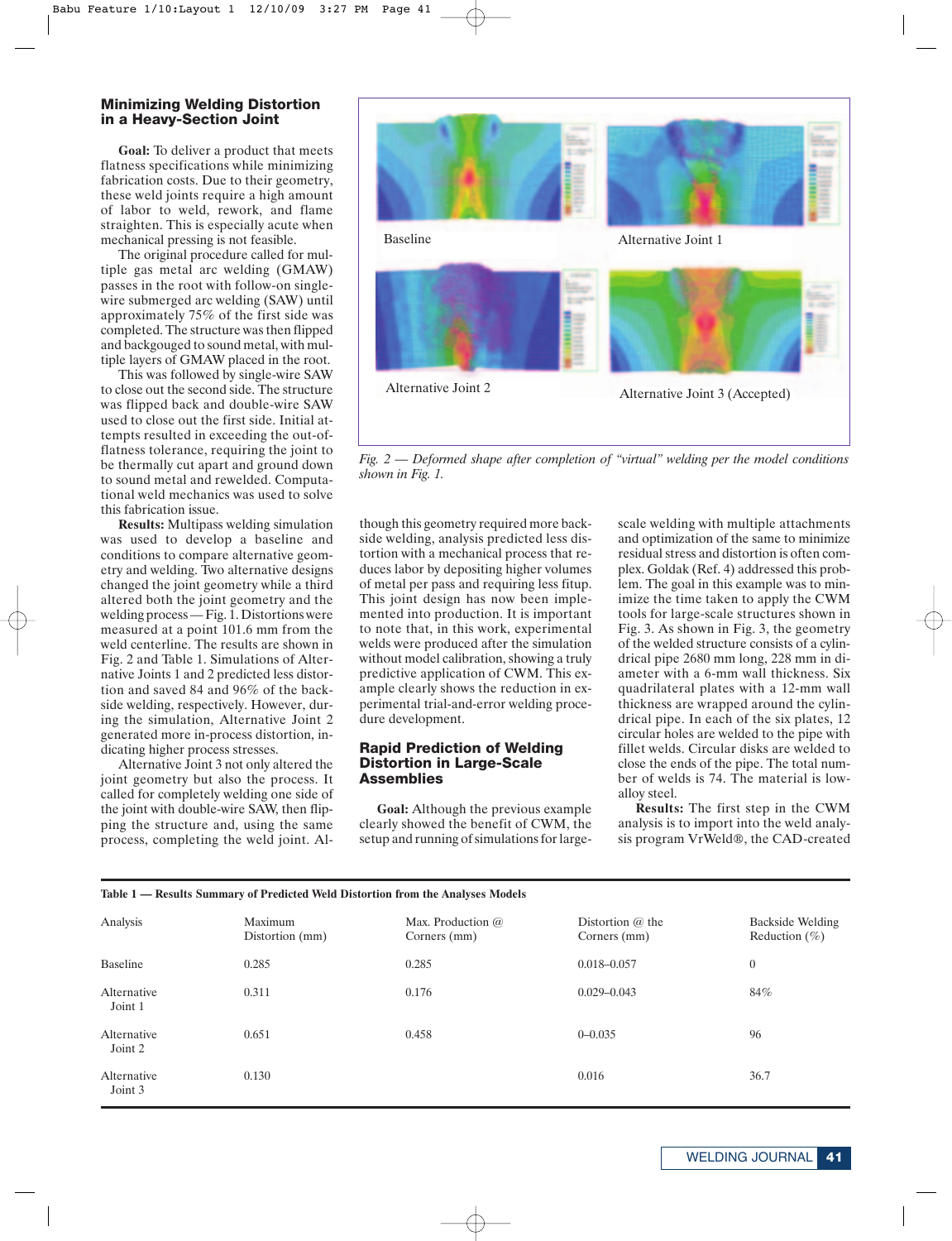

*Fig. 3 — Schematic of a welded assembly that was analyzed using CWM tools.*



*Fig. 5 — The photo of the gear wheel that is the target of this demonstration is shown with thermocouples, which are used for evaluating the heat source model.*

stereo-lithographic files that define the geometry of each part with a user-assigned material type for each part. The next step is to create a set of candidate weld paths automatically by computing the adjacency of all parts and checking where the geometry would permit a weld to join a pair of parts. The candidate weld paths are shown in Fig. 4.

In the second step, the software classifies the candidate weld paths by parameters such as the following: 1) weld path length; 2) whether the weld path is a closed or open loop; 3) whether the weld path is a circle. In this example, the designer chooses welds that are circles and have a weld path length corresponding to the circumference of the small circles. The appropriate weld procedure is assigned to all 72 weld paths. Next, the two larger circular welds on the ends of the pipe are chosen and the appropriate weld procedure assigned. The weld paths not chosen are deleted. The weld procedures define welding speed, current, voltage, arc efficiency, and double-ellipsoid semi-axes lengths. The welds can be ordered and assigned a start time automatically based on the weld sequence, welding speed, and a delay time between the end time of one weld and the start time of the next weld. In the third step, the parts and weld joints are meshed, largely automatically — Fig. 3. In the fourth step, the designer assigns boundary conditions to constrain the rigid body modes for stress analysis and applied tack welds. Then the user sets the fields



*Fig. 4 — The complete set of candidate auto-weld paths is shown in the upper left; the set of auto-paths that are circular is shown in the upper right; the set of auto-weld paths that are not circular is shown in the lower left; the mesh for the filler metal for the circular weld paths is shown in the lower right.*

to be processed and checks "run." After the analysis is complete, the user visualizes the results such as displacement, residual stress, microstructure, and hardness. The significance of this work is the time it takes to set up this analysis, 15 min, with only a few days of training.

## **Your Input Is Needed**

**Current AWS Activities to Develop CWM Standards.** The American Welding Society has established a technical committee (A9) with members representing academia, industry, nonprofit consulting organizations, and government national laboratories in order to develop a standard for CWM. To limit the task ahead to a reasonable scope, an initial survey of the committee members was conducted and resulted in a decision to focus on developing a recommended practice for CWM of fusion welding of metallic materials to predict residual stress and distortion. The necessary background information is being collected for incorporation into this AWS standard. A draft version of the standard is expected to be developed within two years. The committee has posted an open survey for the general public and welcomes any additional input. You can access the survey at *www.aws.org/1Y2X*.

### **Reduction of Welding-Induced Distortion in an Electron Beam Welded Gear Wheel**

**Goal:** An automotive gear wheel (Fig. 5) is welded with an electron beam allowing for high flexibility in the weld plan configuration. The current weld plan takes advantage of this fact and uses three simultaneous heat sources generated by a single electron beam, which is able to jump to three or even six positions nearly simultaneously. Despite the fact that this configuration already enhances the deformation behavior favorably, it was not sufficient as the pitch of the gear wheel was altered too much resulting in high wear and cracks. A manual trial-and-error optimization using numerous welding experiments generated no significant advantages. In order to solve this problem effectively, a numerical welding simulation was done (Ref. 5).

**Results:** First, a validated temperature field was simulated to begin the welding simulation. Thermal simulation results were relative to the measured data. Hence, the numerical model of the temperature field is suited for subsequent calculation of the welding-induced distortions. Baseline simulations (Fig. 6) showed that the circularity of the weld changes as the weld progresses.

Before welding  $(t = 0.0 s)$ , the geometry of the synchronizing disc is an ideal circle. With the start of the welding procedure, the heat input into the workpiece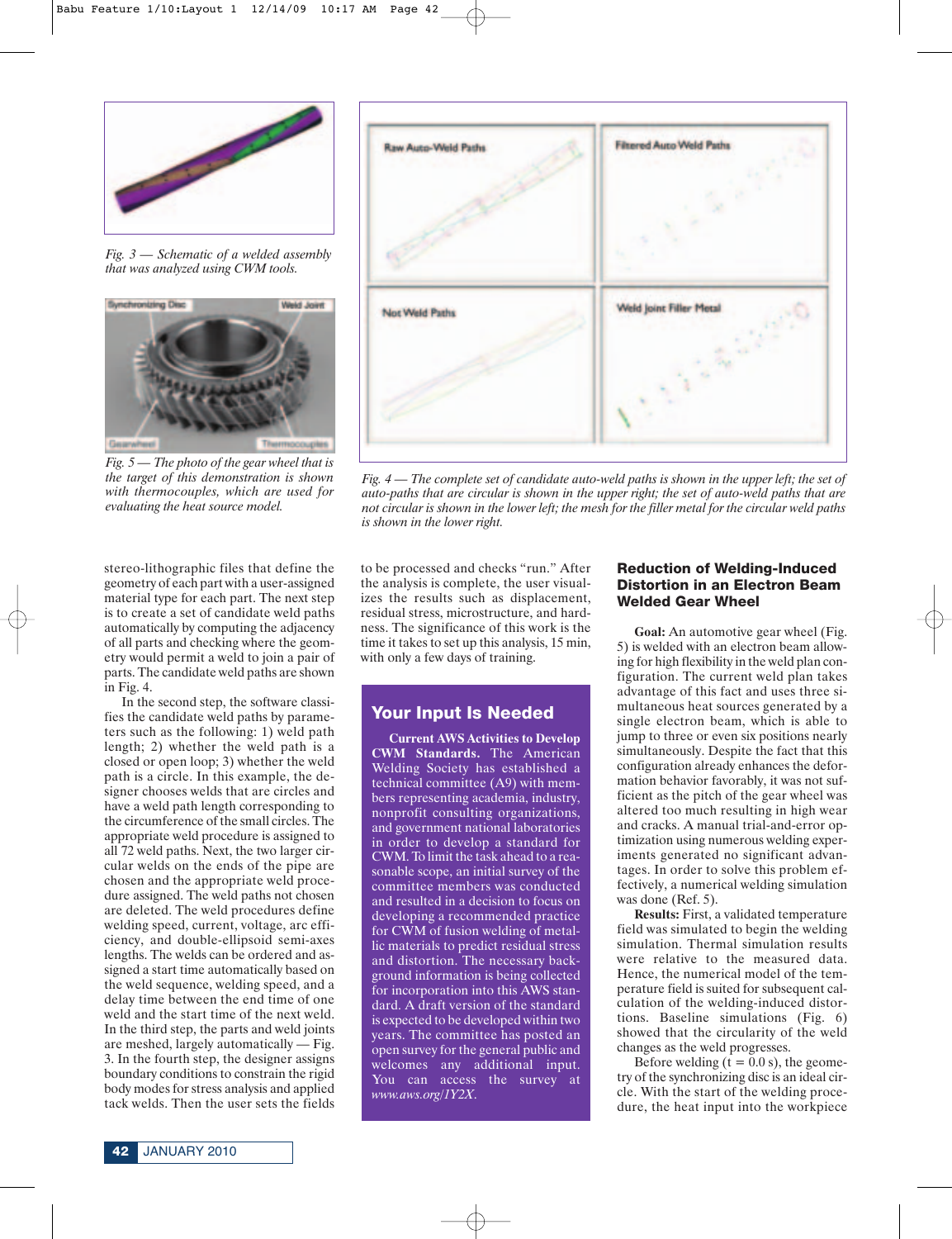leads to a high local temperature rise resulting in thermal expansion of the material. This creates a bulge in the circumference of the synchronizing disc that moves together with the advancing heat sources  $(t = 1.0 s)$  to  $t = 2.0 s$ . The above deformation remains during the subsequent part cooling to room temperature  $(t = 5.0)$ s to  $t = 5000$  s). Further investigation of the results indicated that the geometrical grooves create a heat accumulation at the end of the weld joints because of the smaller volume fraction in these regions and the already existing heat of the welding start point from the adjacent section. This further intensifies the radial distortion created by the electron beam heat input. Using this knowledge, modified welding direction and procedures were developed. The target was a more uniformly distributed temperature field in the workpiece which, in this special case, did not correspond with a more uniformly distributed heat input because the geometrical features had a significant influence. The direct optimization approach using CWM showed that a welding configuration with six simultaneous heat sources moving in different directions generated by the electron beam had the most positive effect on the resulting distortions. Pitch variations in the gear-tooth were reduced (Fig. 7) by 35% with these modified welding procedures.

#### **Technology Transfer of CWM to Welding Engineers**

**Goal:** The previous examples clearly show that CWM can be used as a tool to perform virtual trial-and-error welding experiments. However, this work still requires a design engineer who is well versed in computational methodologies. There is a growing need to transfer this technology to welding engineers who have a limited background in computational methodologies. These tools can be used for routine weld geometries to evaluate some of the "what if" scenarios. Recently, Zhang et al. (Ref. 6) developed E-Weld Predictor™, a CWM tool that leverages weld modeling, supercomputer, and Internet technologies to transfer the CWM tools for specific applications such as plate and pipe welding. This is demonstrated with a material substitution problem. While welding a 2.25Cr1Mo steel pipelinewith ER70S6 filler metal, a hard zone was observed in the heat-affected zone. The case study focus was to substitute traditional X-65 steels in lieu of the 2.25Cr1Mo steels using the same process and welding wire conditions without adverse residual stress and distortion effects.

**Results:** The individual steps in running the simulations and input parame-



*Fig. 6 — Transient behavior of the calculated weld-induced radial distortions of the gear wheel; all distortions are scaled with a factor 250 for better visibility.*



*Fig. 7 — Optimization to reduce the weld-induced distortion in a welded gear wheel.*

ters are shown in Fig. 8. The results obtained based on these inputs are summarized in Fig. 9. Thermal calculations indicated that there are no significant differences in the HAZ width, residual stress, or distortions by substitution of the 2.25Cr1Mo with the X-65 steel — Fig. 9A,

F–H. The most important difference was the formation of martensite in the HAZ of the 2.25Cr1Mo steels compared to bainitic microstructure in the X-65 steels. The above microstructural distribution is also reflected in the reduction of peak hardness in the heat-affected zones of the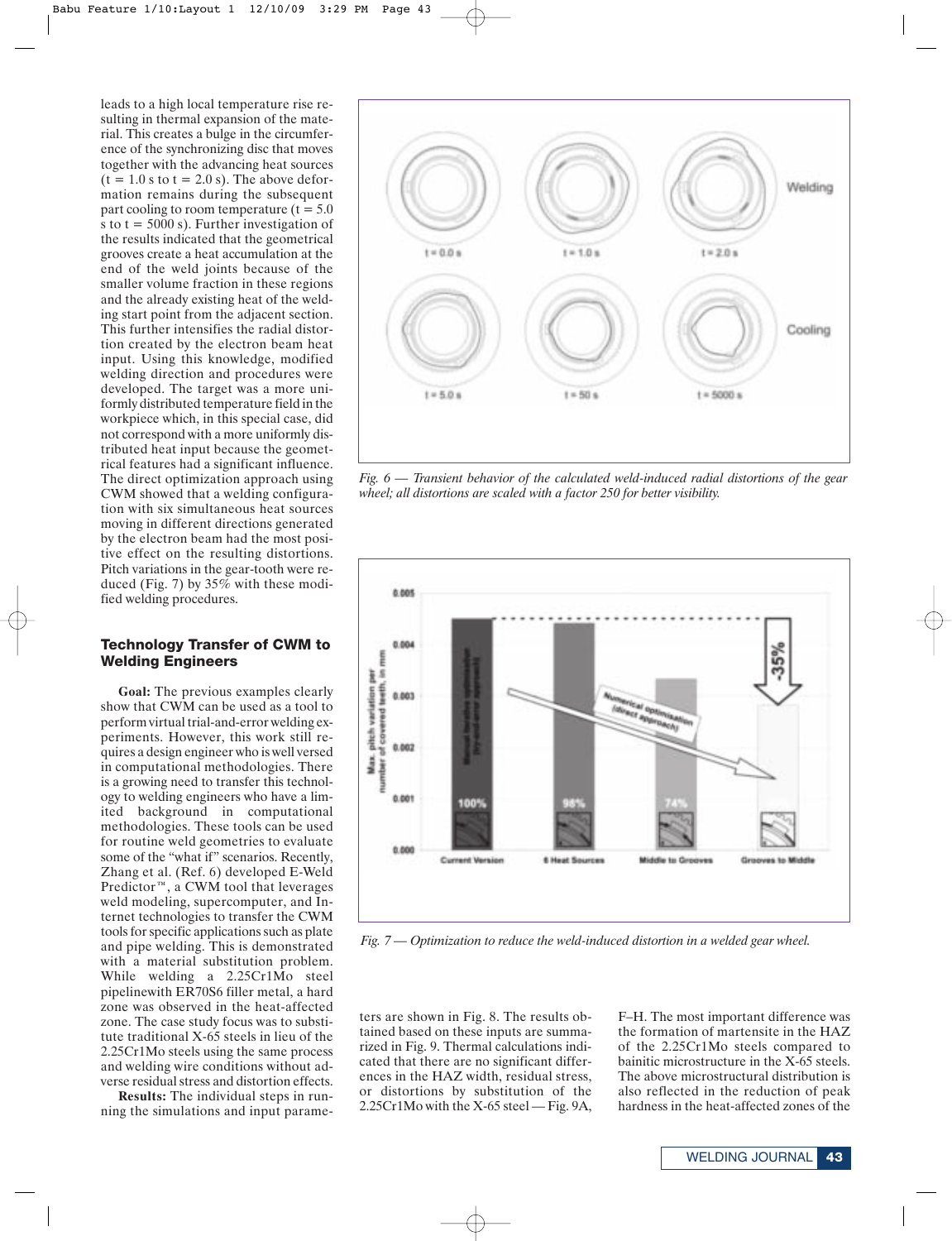

*Fig. 8 — Typical inputs needed for the E-Weld Predictor software used in the demonstration.*

X-65 steels. With this tool, the range of other process parameter and material combinations can be evaluated and some key conditions are being considered for detailed experimental evaluations.

Although the examples shown here are focused on the fusion welding processes, there are numerous examples of applying CWM to other joining processes such as resistance spot welding, inertia welding, etc., published in the literature. Computational weld mechanics tools can be used to reduce the number of trial-and-error optimizations. Based on the authors' experience, the reduction in number of experiments is expected to be 50%. This reduction will result in cost savings for the potential application. Currently, the above tool is not comprehensive for a wide range of geometries (fillet welds), boundary conditions (restraints), processes (resistance, laser, friction stir welding, etc.), alloy (aluminum, titanium, etc.) systems, and performance (toughness, creep, fatigue, etc.). However, the above framework can be modified for these needs with the development of sub models for these processes, materials, and performances by interfacing with researchers in this area.

# **Challenges to Deploying CWM to Welding Industries**

Even with the success stories mentioned here, the introduction of CWM has been limited in the welding industry. In contrast, computational fluid dynamics and computational solid mechanics models have been used routinely in industry to great advantage for more than three decades. Perhaps the most dramatic example of how computational models can impact an industry are the computational models that make it possible to design electronic circuits that are the heart of modern computer and cell phone technology. This use of computational models suggests that industry has confidence and trust in their accuracy and expects to reduce costs and delivery times and improve quality. Currently, CWM models are not yet used routinely in the welding industry. This is related to both business and technical reasons. Business reasons are related to managers' perception that CWM usage does not lead to costs reductions and improved delivery times and quality for welded construction. Although much of the published literature includes demonstrated case studies that counteract this perception, the widespread adoption of these tools is also plagued by technical challenges. This is to a large extent due to a lack of standard verification and validation tests to build the technical case for the use of CWM tools.

The process for developing trust and confidence in a computational model is called Verification and Validation. Verification tests that the computational model solves the mathematical equations that are the essence of the model with sufficient accuracy, robustness, and reliability. Validation tests that the computational model predicts the reality relevant to the decision maker with sufficient accuracy, robustness, and reliability. In welding, the reality relevant to a decision maker might be distortion, residual stress, microstructure, and the risk of in-service failure. A computational model that has been verified and validated for a given application area can be used as a predictive tool before any experiments are performed. Computational models that must be fitted to experimental data before they can be used are called calibrated. These calibrated models cannot predict the reality relevant to a decision maker before the required experimental data are provided. This is the reason that computational models that are verified and validated are much more valuable and more useful than calibrated computational models.

Compared to the linear elastic analysis of structures such as bridges, the simplest welding examples are more complex, involve nonlinear-coupled equations, a larger range of length scales and time scales, and are more sensitive to microstructure evolution. It is for these reasons that CWM emerged about two decades later than computational solid mechanics.